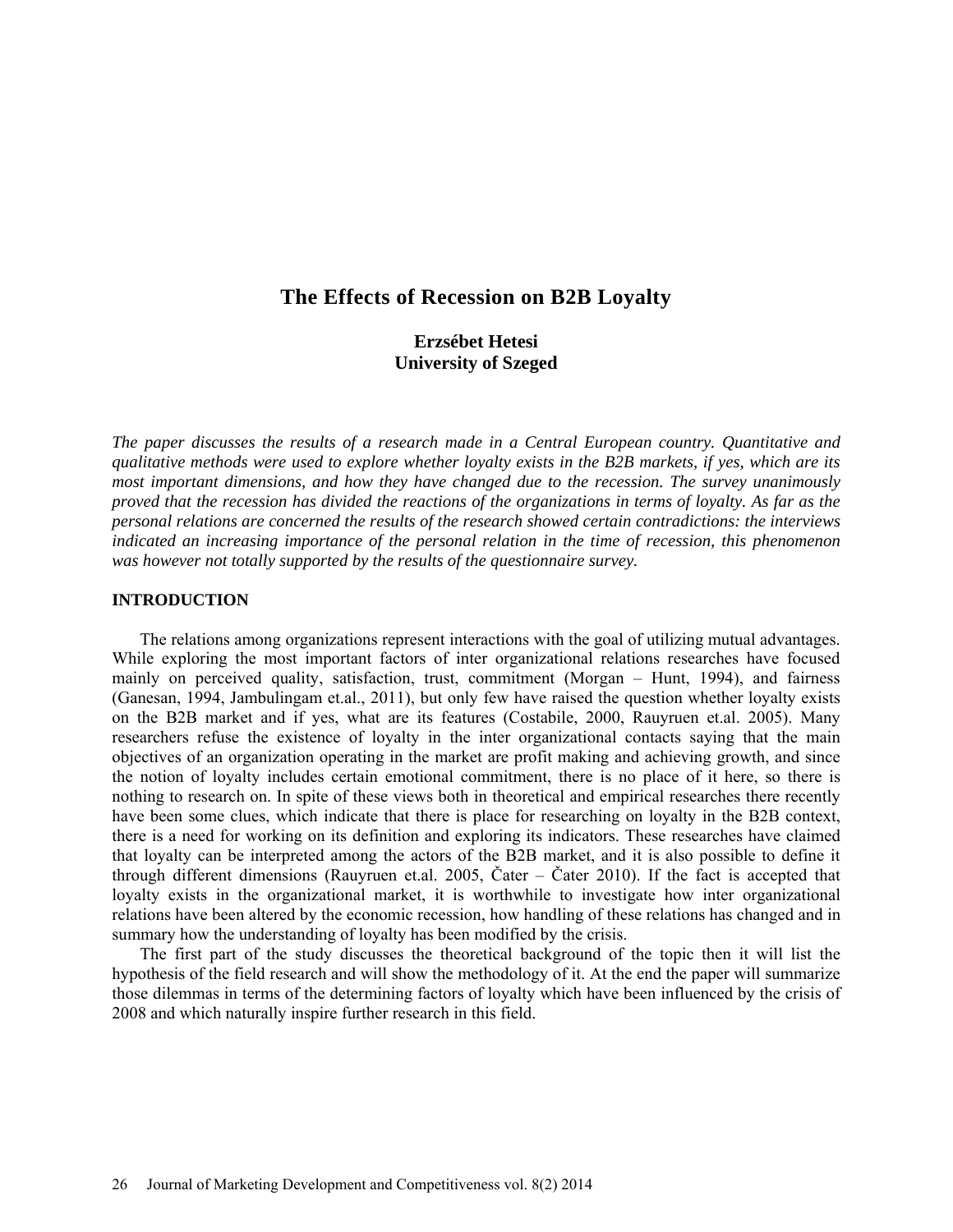#### **THEORETICAL BACKGROUND**

The theoretical and empirical analysis of inter-organizational relationships has gained priority in the past twenty years in fields like strategic management, innovation management and also in marketing. The basic value drivers affecting the success of inter-organizational relationships have been more or less revealed already. Researchers dealing with inter-organizational relationships are focusing more on the analysis of change, formation and manageability of these values.

The significance of relationship marketing has also opened new directions in B2B markets. Research emphasizing the essence of relationship marketing has actually begun with the analysis of B2B markets (Hakansson – Osteberg, 1975, Ford, 1980, Morgan – Hunt, 1994), but the theories of psychology (Thibaut – Kelley, 1959), economic sociology (Granovetter, 1992) and social networks (Burt – Minor, 1982, Burt, 1992) have also considerably influenced the defining of the long-term relationships determinants.

To summarize the different approaches of the inter-organizational relations on the B2B market it is to conclude that the different researches included the following characteristics of stable, long-term relationships: perceived quality, satisfaction, commitment, trust, fairness. Nowadays there is a trend to deal with the role of personal relationships in this context, and to make loyalty researches on the B2B relations. In the following an overview is given about the different approaches of the dimensions of these relations.

### **Different Approaches of Dimensions of B2B Relationships**

The definition of partner **loyalty** in organizational contacts is more sophisticated than in B2C relations. Among the theoretical models Costabile's dynamic model, which analyzes the phases of loyalty development is worth mentioning (Costabile, 2000). Some researchers' differentiate between behavioral and attitudinal loyalties and their results show that among the various factors the trust and the commitment (which can be affective or calculative) are in strong relation with loyalty (Rauyruen et.al. 2005, Čater – Čater 2010).

Co-operation presupposing mutuality is relevant in long term relations. Researches prove that attitude for co-operation depends on level of the **satisfaction** experienced through the set of transactions (Anderson & Narus, 1984, 1990).

Some authors (Hennig-Thuaru – Klee, 1997) analyse the effect of customer satisfaction and **relationship quality** in retaining customers. The central components of such a model are customer satisfaction, relationship quality, and their effect in retaining customer (on loyalty). In this model relationship quality can affect loyalty through commitment and trust but the effect is not unambiguous. In buyer-seller relationship **commitment** is defined as a kind of willingness of partners to maintain a continuous relationship with each other (Dwyer et.al., 1987), in more simple words, commitment means that the involved parties are motivated to maintain the relationship (Moorman et.al., 1992). Commitment has been divided into three components by Meyer and Allen (Meyer – Allen, 1991). The first component is an input expressing the fact that parties make some investments used only for the given relation. The second is a kind of attitude showing emotional commitment towards each other, and the third expresses the time dimension of the relation, that is their commitment stands only if both parties think in long term. In another approach Geyskens and Steenkamp created a two-components model: the first expressing how much parties want to maintain the relation, and the second relates to the rational of the relation – where not emotions but sound math makes the relation necessary (Geyskens – Steenkamp, 1995). According to Morgan and Hunt trust and commitment are important dimensions in successful relationships (Morgan – Hunt, 1994). In B2B relationships, commitment signifies a psychological attachment as well, which can also be defined as a "permanent desire to maintain an important relationship" (Costabile, 2000).

Organizations attract customers with promises, whilst customers' decisions are based on the *trust* that the given company will satisfy their needs. To develop commitment trust is needed, the first step of which is "advanced trust" based on perceived factors (Singh – Sirdeshmukh, 2000, Vollmer et.al., 2000). Dwyer, Schurr and Oh (1987) treat trust as a critical factor of the transition from discrete market transactions to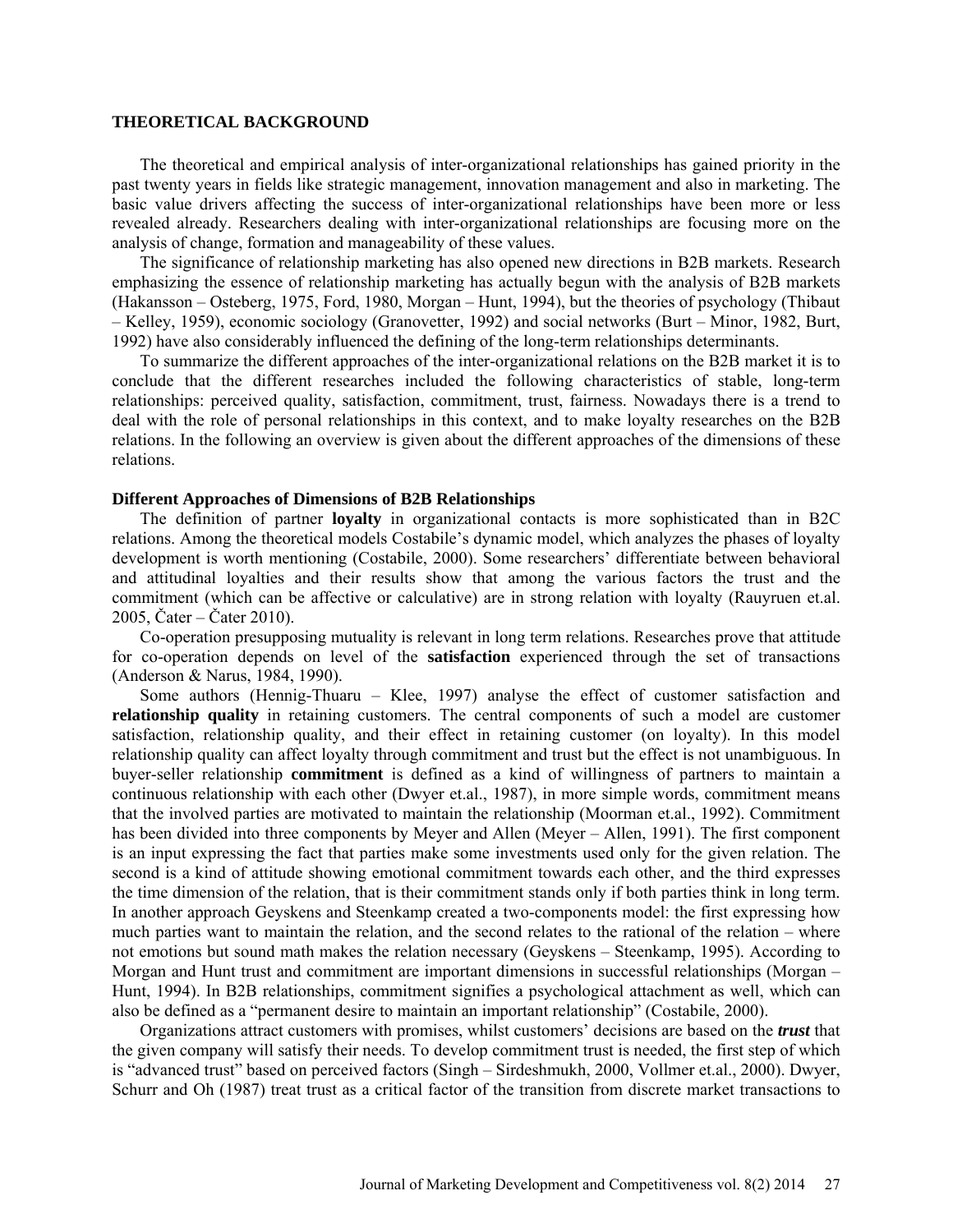steady relationships. The trust factor also plays a determining role in Costabile's (2000) dynamic model and according to him neither monadic nor dyadic loyalty can develop without trust.

In addition to the above factors, several studies deal with the role of **personal relations** in the analysis of inter-organizational relationships. Empirical researches prove the importance of personal relations, e.g. as the appreciated contact person moves to a new organization, the partner also leaves the supplier and they buy from the contact person's new company (Lindgreen, 2000, Reynolds – Beatty, 1999). Andersen and Kumar's (2006) researches highlight that the absence of a positive human relation hinders the development, moreover, often the maintenance of the relationship. Other authors' studies emphasize that personal relations can also have a considerable role in resolving conflict situations (Gedeon – Fearne, 2009).

According to others the role of **fairness** is also very important. Perception of fairness and parity is based on evaluation of inputs and outputs of the given exchange and if the rate is acceptable it can effect satisfaction positively. Low parity perception may evoke the feeling of opportunism in the partner, but if fairness and mutuality exist it may however not hurt satisfaction. Short term sacrifices may be compensated by long term fairness (Huppertz et.al., 1978, Swan – Mercer, 1981, Ganesan, 1994). Others studied the mediating role of trust as a governing mechanism in the fairness-loyalty relationship in the different structures of interdependence between suppliers and buyers. The results showed fairness and trust influence loyalty, strengthening relationships in different ways under different conditions of interdependence (Jambulingam et.al., 2011).

## **EMPIRICAL RESEARCHES**

The next part of this paper describes the empirical researches conducted in a Central European country. The main aim of these researches was to explore whether loyalty exists in the B2B markets; which are its most important dimensions, and how they have changed due to the recession.

Before making the field research it was necessary to define the main notions. Loyalty was defined as follows: a loyal partner is committed to the company she is striving for long term relations, she is staying with the company in spite of smaller dissatisfactions and smaller price discounts offered by the competitors, besides the loyal partner recommends the company to others.

Crisis and recession used as synonyms were defined as the [period](http://www.businessdictionary.com/definition/period.html) of [general](http://www.businessdictionary.com/definition/general.html) economic decline, marked by [high](http://www.businessdictionary.com/definition/high.html) [unemployment,](http://www.businessdictionary.com/definition/unemployment.html) stagnant [wages,](http://www.businessdictionary.com/definition/wages.html) and fall in [retail sales.](http://www.businessdictionary.com/definition/retail-sales.html) Since no theoretical model has been found in the literature about the effect of recession on loyalty the Hungarian research was carried out in two phases. A pilot study was elaborated to explore the dimensions of partner loyalty in 2010. The aim of the second phase was to investigate the effects of recession on loyalty. This part of the research was made in 2011 and 2012.

#### **The Pilot Study**

The main aim of the pilot study was to explore the dimensions of B2B loyalty and the correlation between these dimensions. Few studies have examined the relationship between perceived quality and satisfaction (Hennig-Thuaru and Klee, 1997), between fairness and loyalty (Jambulingam et.al., 2011), or between trust and loyalty in the buyer–supplier context (Schurr – Ozanne, 1985, Rauyruen, 2005, Čater – Čater 2010). Our hypotheses were the following:

- There is a correlation between perceived quality, satisfaction, trust and commitment.
- Satisfaction correlates with trust and commitment.
- Moreover correlation can be found between fairness, trust and commitment.
- Trust and commitment highly correlate with loyalty.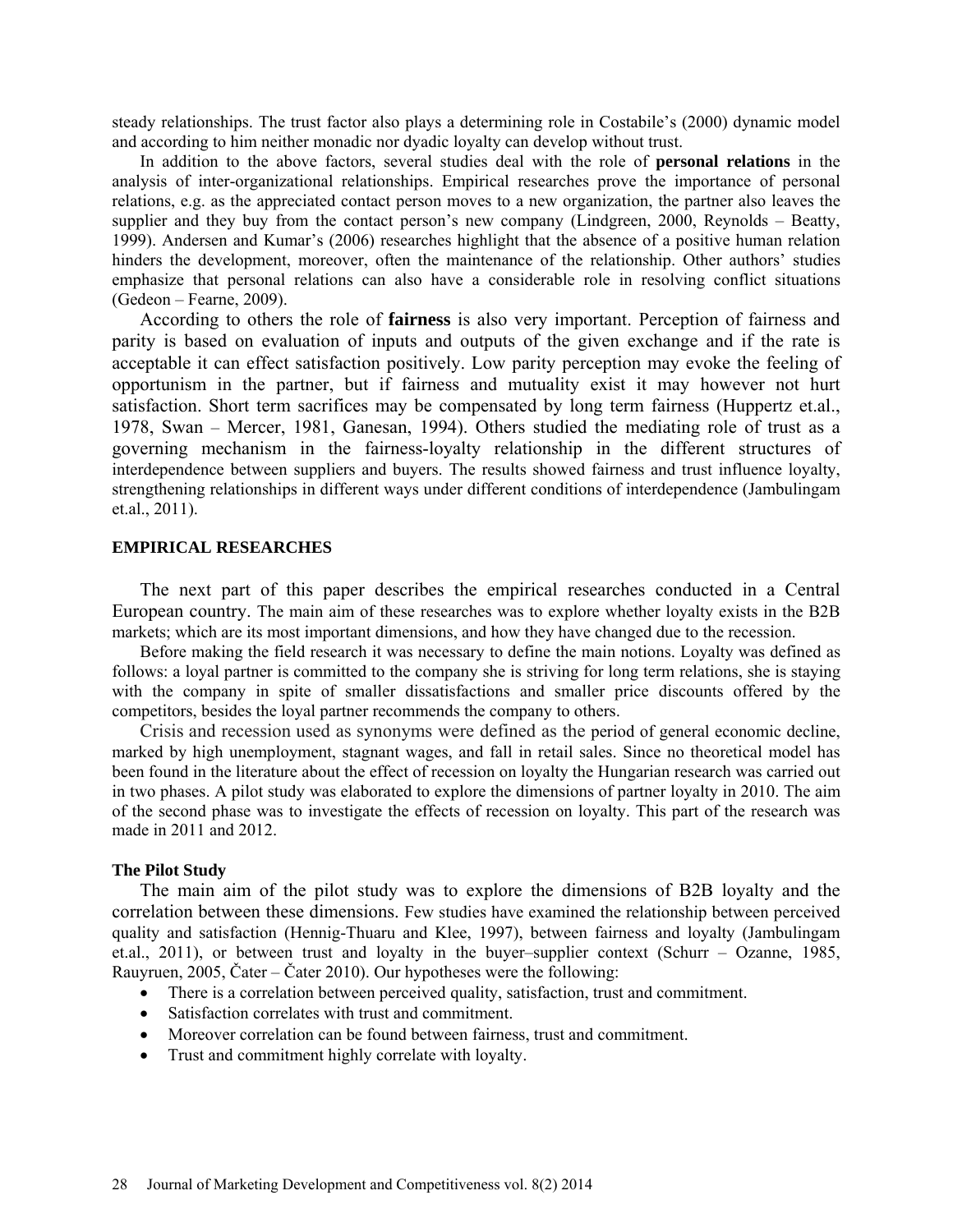The interviews were conducted face to face, and the questionnaire analysis involved only 20 respondents from different sectors. The results are shown in the following figure (Figure 1.)



**FIGURE 1 THE CORRELATIONS BETWEEN THE DIMENSIONS**

The correlation values showed, that the main hypothesis was not verified. Correlations presumed before have not been found significant but some significant correlations have been found that were not presumed earlier. The earlier hypotheses could not be confirmed, because the correlation between loyalty, trust and commitment was very low and not significant.

The analysis of the results supported the presumption that the recession had altered the roles of trust and commitment in loyalty. The second phase of the research aimed to verify these presumptions.

## **The Effect of Recession on B2B Loyalty**

The second stage of the research was conducted from 2011 to 2012 in Hungary. The study used both qualitative and quantitative methods.

#### *Qualitative Study*

The aim of the qualitative research was to understand how people interpreted loyalty and to find out how recession had affected loyalty.

The qualitative research was planned in two phases. First a focus group discussion was conducted with contact persons from different organizations. Although only eight people participated in this discussion, among them there were two from multinational firms, and the others represented medium and small enterprises (business). After the focus group 27 in-depth interviews were made in three steps. Firstly there were five interviews with the customers of a chemical company which was not really touched by the recession, secondly 16 interviews were made with leading managers in different industries, and thirdly six discussions were carried out with the key account managers of a leasing company suffering deeply from the recession.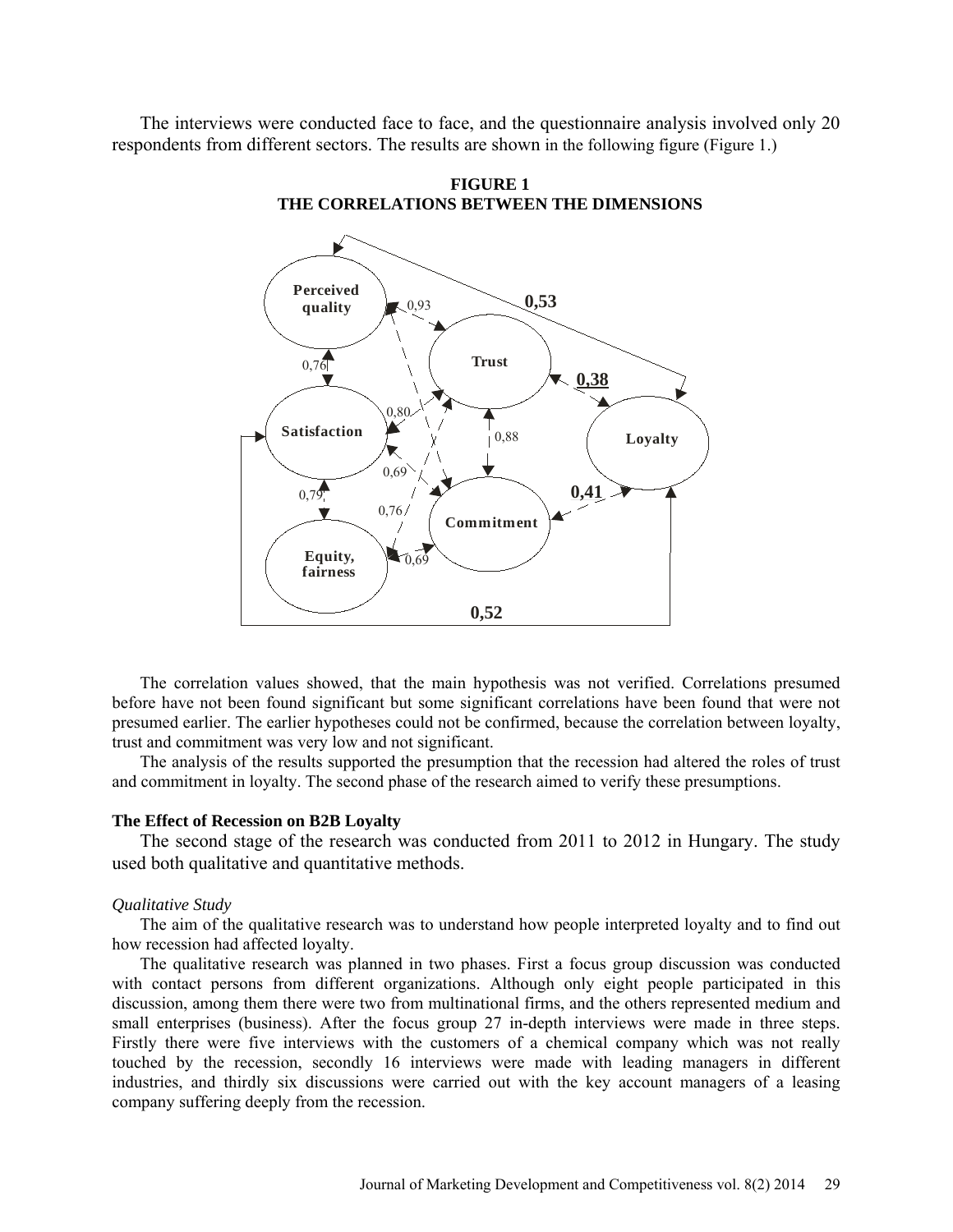#### *The Results of the Qualitative Research*

According to all participants of the qualitative research loyalty does exist in inter-organizational relations. Interesting result of the focus group and in depth interviews was that behavioral loyalty (rebuying) had not been mentioned. Another interesting result of focus group discussion was that there was a considerable difference between the opinion of buyers and suppliers, and we also found some differences of opinions of big and small companies in the issue of loyalty. According to interviews loyalty in B2B relationship was perceived as an endeavor to maintain relations, and as the main indicator of this "trust" was mentioned. The development of trust is a long process, in which the partners (customers or suppliers) prove their reliability, correctness, and fair behavior. Keeping personal relations also proved to be an important factor of trust. Beside attitudinal and affective loyalty the notion of calculative loyalty has emerged. It means that the partners consider emotional loyalty as an investment. As far as the recession is concerned, the respondents could be classified into three groups: those who refuse loyalty, those who are uncertain, and those who are supporting loyal relation also in recession. **Refusers** argued that profit was the only driving force in recession; there is no place for emotions ("*Emotional factor is negligible in recession. Trust in our partner is useless, at the given moment everybody is interested in money")*. The **uncertains** tended to maintain relations but they did not know what would happen in the future, so they did not trust in the partners or even not in themselves ("*Nowadays we have close relationships with our customers but the question is: whether we survive the crises or not?").* The **loyals** on the contrary believed that they could survive together better than alone, so both parties could benefit from mutual loyalty. According to them trust and fairness is even more valued in recession, giving the feeling that they can count on the partners (*,Loyalty is based on trust in times of crisis, people help each other, they are stronger together!").* They thought that personal relationships were intensified in these times, and even top managers participated in the personal meetings ("Successful business needs "friends" instead of *business partners since the crisis.")*.

The results of qualitative research were contradictory, that is why a quantitative research was planned to control the qualitative results.

#### *The Quantitative Research*

In the next phase of the research an on-line questionnaire was sent out to the contact persons of 1265 different companies. Although reminding letters were sent out every two weeks the respond rate was rather low: altogether 130 questionnaires were completed. The sample was representative in terms of the number of employees and of the revenue, the distribution of the sample according to the industry branches however was only near to that of the basic pool.

#### *Questions and Method*

The quantitative research aimed to explore three issues:

- 1. The opinion of the respondents about their own loyalty to her company's largest supplier.
- 2. The influencing dimensions of loyalty both on customer and supplier side.
- 3. The changes of loyal attitude due to recession.

The rational of the survey can be illustrated with a triangle model (Figure 2.).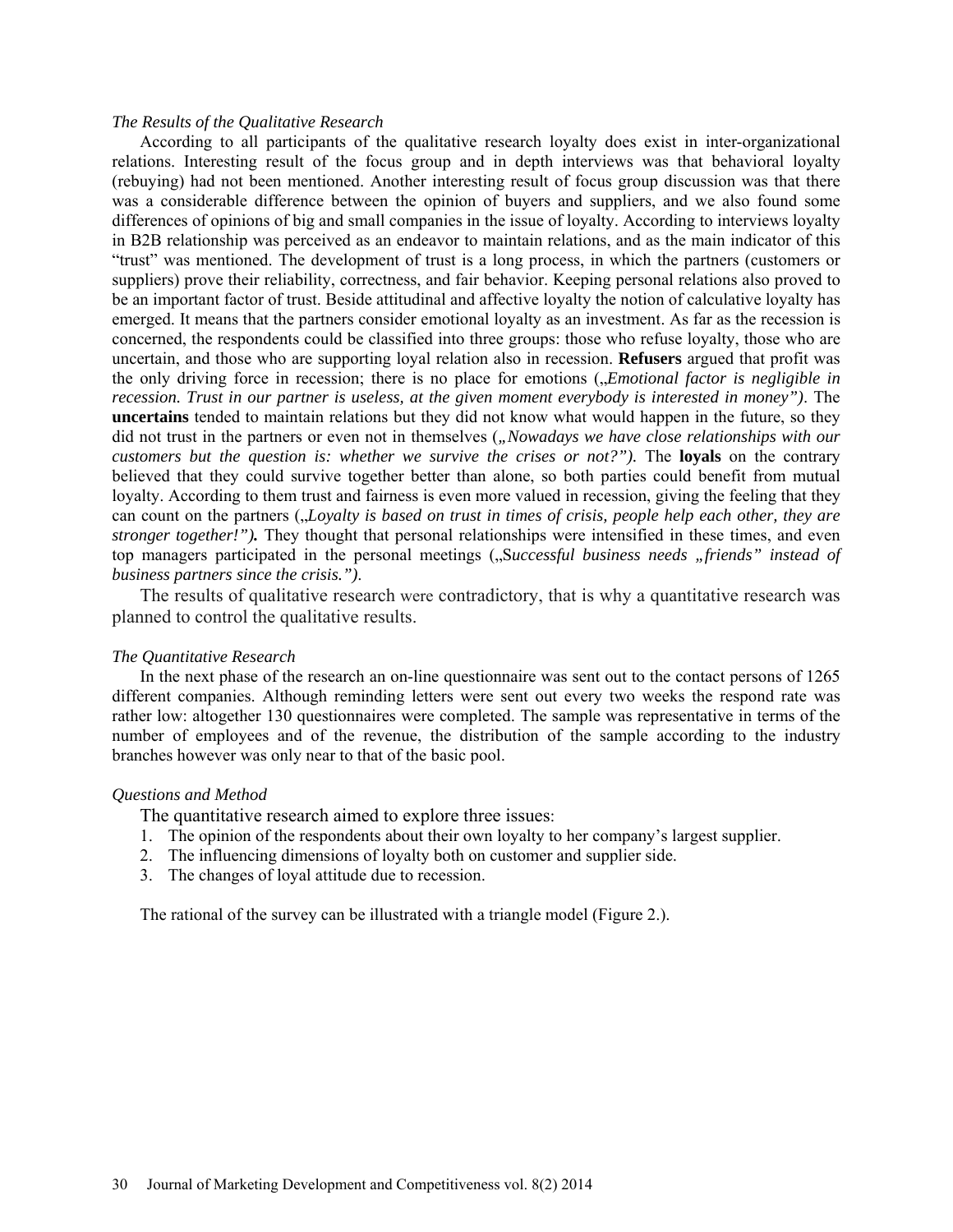## **FIGURE 2 THE TRIANGLE MODEL**



According to the triangle model three issues had to be evaluated:

- 1. The output side of loyalty through the evaluation of the relation with the best supplier.
- 2. The input side of the loyalty through the evaluation of relations of suppliers and buyers.
- 3. The effect of recession on partner contacts.

The responses were measured with a Likert scale of 1 to 6 where the higher number indicated a better agreement with the statements.

## **RESULTS**

The distribution of the responses was analyzed with the Friedman test, and the reliability of the scales was measured with Cronbach's alfa. Besides doing factor analysis the relations among factors were analyzed by a correlation model.

By analyzing the data of the 130 questionnaires the following result were obtained. 58% of the respondents answered, that there were some changes in the relations with the buyers after the crisis, about one-tenth is the number of those who felt a change on the supplier's side, and only 30% reported no change at all.

### **The Opinion of the Respondents about Their Own Loyalty to Her Company's Largest Supplier**

The loyalty was measured with the well-known classical scales published also in the literature (Gronholdt et.al., 2000, Čater – Čater 2010).

### **TABLE 1 THE CHARACTERISTICS OF THE BEST SUPPLIERS' RELATIONS**

| Items                                                                                     | Mean rank |  |
|-------------------------------------------------------------------------------------------|-----------|--|
|                                                                                           |           |  |
| We stay with our partner if the price is the same, however the competitors offer slightly | 4.36      |  |
| better other conditions                                                                   |           |  |
| We used to recommend our partner to others                                                | 4.12      |  |
| We stick to our supplier even in case of smaller mistakes                                 | 3.70      |  |
| We stick to our partner in spite of the little bit better prices of the competitors       | 3.64      |  |
| We co-operate with our partner in different fields of business                            | 3.41      |  |
| We stay with our partner even if the prices of the competitors are much better            | 1.78      |  |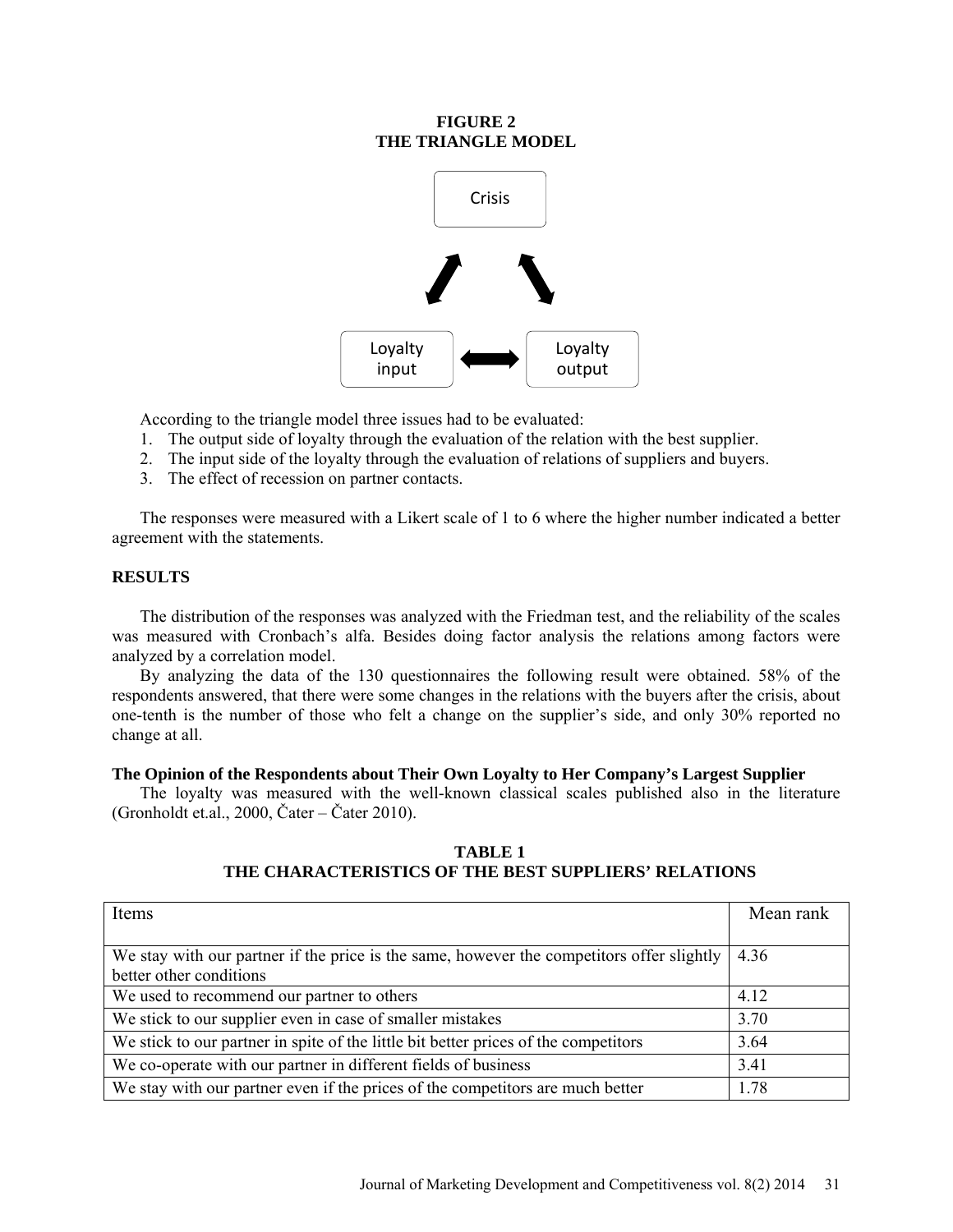The distribution and the Friedman test  $(p<0.05)$  showed that the respondent would stick to their best supplier even in case of smaller mistakes or little bit higher price. In case of higher price difference only 30% would maintain relation with its main supplier. 41% of the respondents totally agree with the statement that they used to recommend the supplier to others. The value of Cronbach's alfa was in this case 0.718, which shows that all the statements of the scale have a significant positive relation with the total sum of the points.

**What factors influence loyalty?** The results of dimensions of loyalty show (Table 2. and Table 3.) that trust, commitment and reliability are important for loyalty on both side, on the supplier's side and also on the buyer's side.

## **TABLE 2 THE DIMENSIONS OF LOYALTY IN THE SUPPLIERS' SIDE**

| Items                                                                             | Mean rank |
|-----------------------------------------------------------------------------------|-----------|
|                                                                                   |           |
| If they promise something we know they will do their best to keep it              | 4.90      |
| They will never let us down when we are in trouble                                | 4.30      |
| We can trust their discretion (secrecy)                                           | 4.26      |
| The partners treat each other as (an) equal                                       | 3.90      |
| They would always tell the truth                                                  | 3.64      |
| I like to collaborate with the colleagues of the partner organization             | 3.60      |
| We have a positive attitude towards (together) the partners even in case of newer | 3.40      |
| mistake                                                                           |           |

# **TABLE 3 THE DIMENSIONS OF LOYALTY IN THE BUYERS' SIDE**

| Items                                                                             | Mean rank |
|-----------------------------------------------------------------------------------|-----------|
|                                                                                   |           |
| They will never let us down when we are in trouble                                | 4.56      |
| If they promise something we know they will do their best to keep it              | 4.40      |
| We can trust their discretion (secrecy)                                           | 4.01      |
| The partners treat each other as (an) equal                                       | 3.95      |
| I like to collaborate with the colleagues of the partner organization             | 3.84      |
| We have a positive attitude towards (together) the partners even in case of newer | 3.69      |
| mistake                                                                           |           |
| They would always tell the truth                                                  | 3.55      |

On supplier side the share of the mostly agrees answers on the questions of meeting the promises, confidentiality, truthfulness, and fairness is at least 80%; while on the customer side of these answers on the questions of trust and fairness is at least 75% each. The value of Cronbach's alfa was in this case 0.886.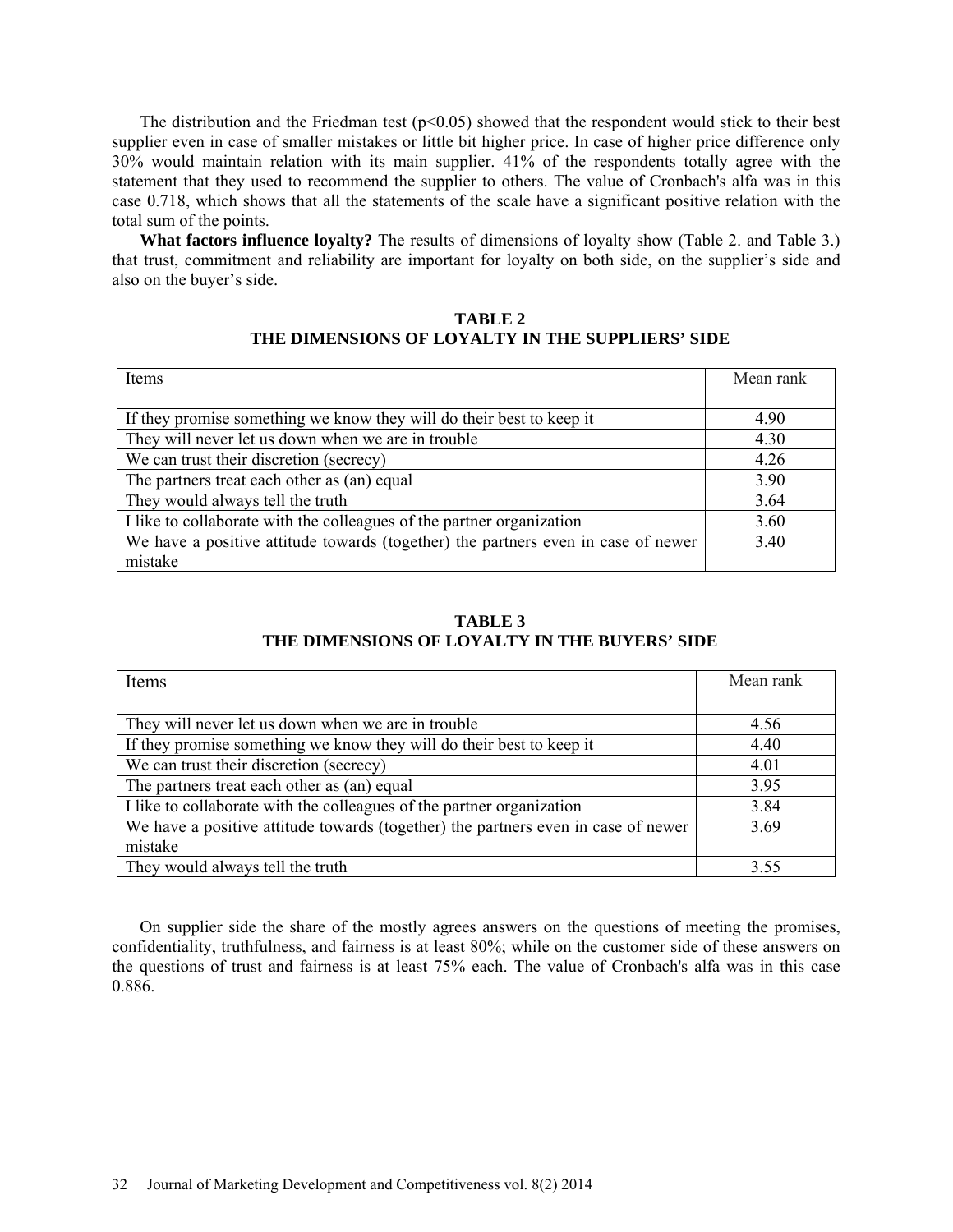



**FIGURE 4 THE DISTRIBUTION OF ANSWERS ON THE BUYER'S SIDE**



The value of Cronbach's alfa in case of these questions was 0.896.

**How recession has influenced B2B loyalty?** For measuring the effect of recession on B2B loyalty there were no studies publishes so far, so a new scale had to be created. The Cronbach's alfa in this case was 0.78. The distribution and the Friedman test ( $p<0.05$ ) showed that the respondent shared the view that it was easier to overcome problems together with partners than alone. Price offers have become more important, price competition has increased, and many tried to make benefit from the deteriorated position of others. 75% of the respondents agreed that co-operation could help to overcome recession problems. The share of those who fully agreed was 48%, while 31% fully agreed with the statement that it would be incorrect to change partner just for short time advantages. The distributions also showed the conditions of business relations had become more severe (31% fully agreed with that statement).

With the help of factor analysis eight factors were identified:

- **loyalty**
- uncertainty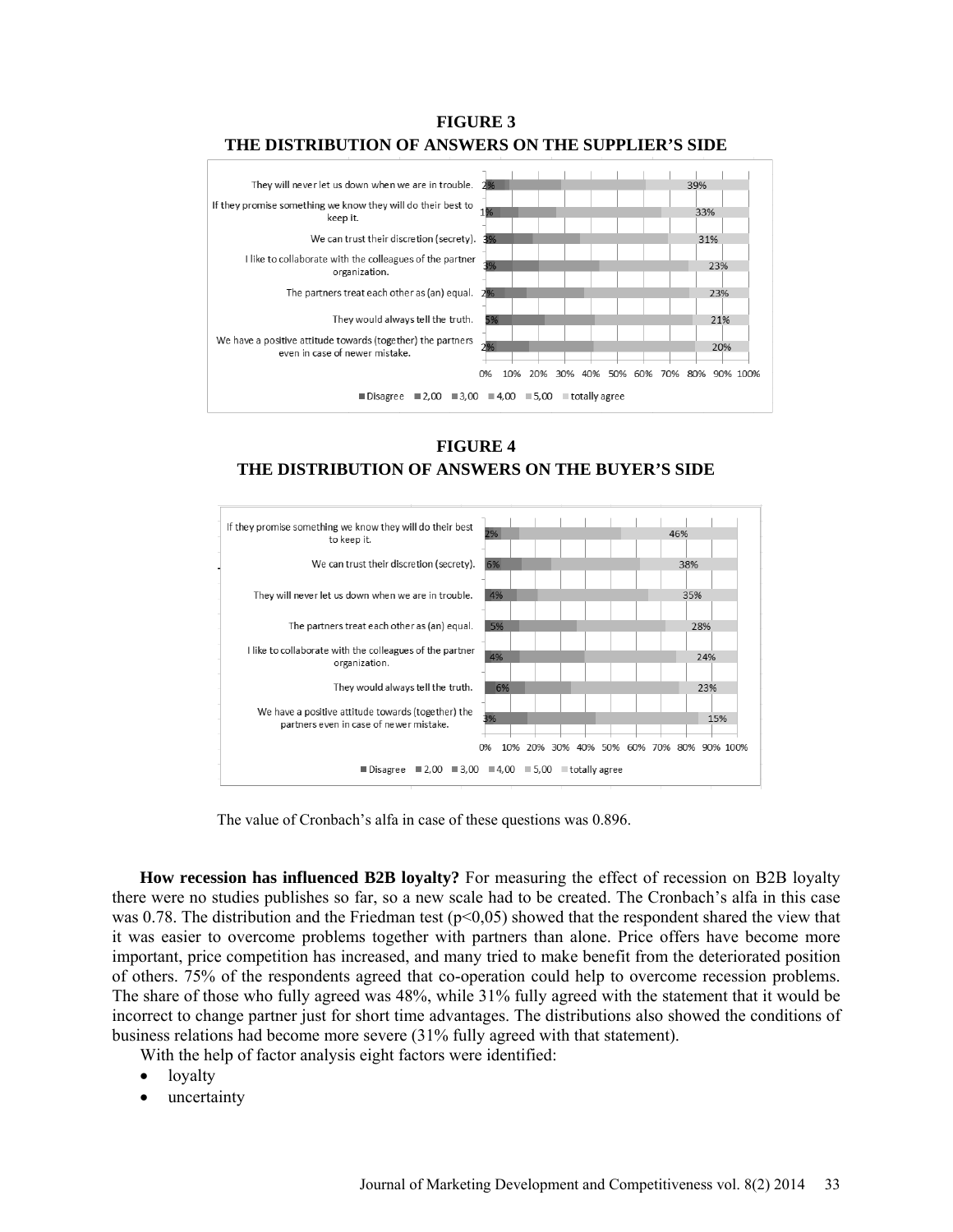- quality control
- procurement price rationalization
- rationality
- willingness to change partner
- service quality
- business interest.

Some of these factors are worthwhile to feature: loyalty, uncertainty, and endeavor to rationalize. The factor *loyalty* is composed of items like fairness, trust, and co-operation each with high eigenvalues. The factor of *uncertainty* is composed of elements like defenselessness, severe conditions, unpredictability; whereas the factors of *quality control, price rationalization and rationality* can be described with items of efficiency, profit, and price war.

## **SUMMARY, CONCLUSIONS**

The results of the qualitative and quantitative research proved that the actors of the B2B market interpret the notion of loyalty; they identify it as an endeavor for durable, long term relationships. The results harmonize with the findings of the international researches (Rauyruen et.al., 2005, Čater – Čater, 2010, Jambulingam et.al., 2011) in terms of the most important dimensions of loyalty. These are: trust, commitment and reliability. Summarizing the results is fair enough to state, that loyalty exists during the recession, but it is characterized by some uncertainty and more rationality. The focus group, the in-depth interviews and the questionnaire survey unanimously proved that the recession has divided the reactions of the organizations in terms of loyalty. The results of the quantitative research also called the attention to the fact that loyalty could exist in time of recession. In these times uncertainty, rationalizations and cost reductions became important and price and quality gain in importance. As far as the personal relations are concerned, the results of the research showed certain contradictions: the interviews indicated an increasing importance of personal relations during the recession; this phenomenon was however not totally supported by the results of the questionnaire survey.

The limitations of the research can be detected in the small size of the sample and in its regional scope. It would be interesting to extend the investigations to an international level, and to study how the role of personal contact will change in the future.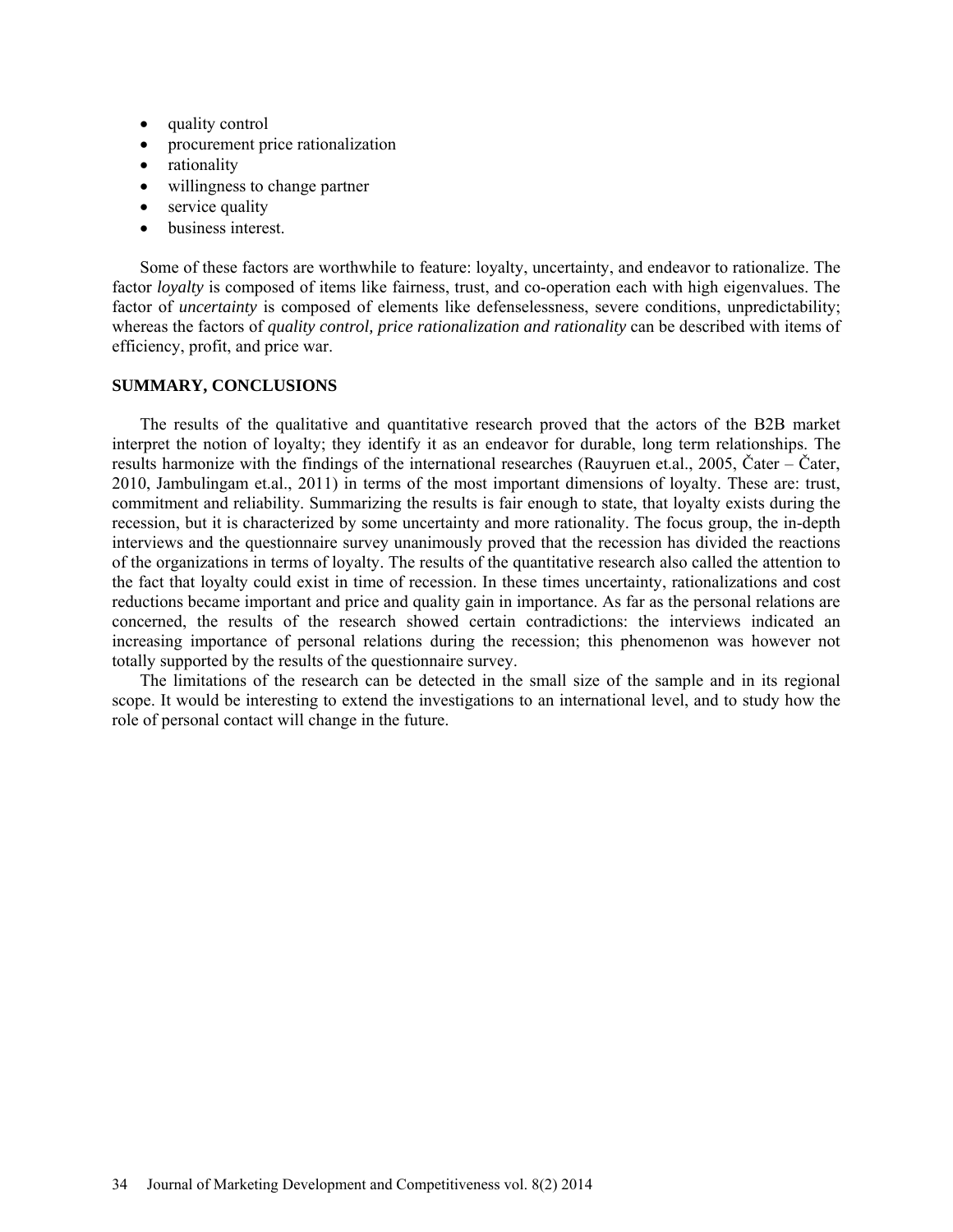# **TABLE 4 THE MAIN FACTORS**

| Elements                                                | loyalty | uncertainty | quality<br>control | rationalizatio<br>price | rationality | change of<br>partners | service<br>quality | business<br>interest |
|---------------------------------------------------------|---------|-------------|--------------------|-------------------------|-------------|-----------------------|--------------------|----------------------|
| It would be unfair to switch partner                    | 0.855   |             |                    |                         |             |                       |                    |                      |
| because of the crisis                                   |         |             |                    |                         |             |                       |                    |                      |
| We try to be loyal to our old partners                  | 0.785   |             |                    |                         |             |                       |                    |                      |
| We stick together tighter with our                      | 0.707   |             |                    |                         |             |                       |                    |                      |
| partners                                                |         |             |                    |                         |             |                       |                    |                      |
| Price advantage lasts for only limited                  | 0.680   |             |                    |                         |             |                       |                    |                      |
| time                                                    |         |             |                    |                         |             |                       |                    |                      |
| I have to be loyal to my partners in order              | 0.572   |             |                    |                         |             |                       |                    |                      |
| to expect our customers to stay loyal to                |         |             |                    |                         |             |                       |                    |                      |
| me                                                      |         |             |                    |                         |             |                       |                    |                      |
| It's easier to cope with the difficulties               | 0.522   |             |                    |                         |             |                       |                    |                      |
| with well proven partners                               |         |             |                    |                         |             |                       |                    |                      |
| Some of the partners are in a defenseless               |         | 0.825       |                    |                         |             |                       |                    |                      |
| situation                                               |         |             |                    |                         |             |                       |                    |                      |
| The general market trust diminished                     |         | 0.769       |                    |                         |             |                       |                    |                      |
| The partners are making stricter                        |         | 0.578       |                    |                         |             |                       |                    |                      |
| standards                                               |         |             |                    |                         |             |                       |                    |                      |
| During a crisis personal relations come to<br>the front |         | 0.502       |                    |                         |             |                       |                    |                      |
| Quality control is more frequent during                 |         |             | 0.843              |                         |             |                       |                    |                      |
| crisis                                                  |         |             |                    |                         |             |                       |                    |                      |
| Quality standards are stricter                          |         |             | 0.656              |                         |             |                       |                    |                      |
| Crisis is about rationalizing                           |         |             |                    | 0.828                   |             |                       |                    |                      |
| Price advantage is critical during crisis               |         |             |                    | 0.687                   |             |                       |                    |                      |
| Prices come to the front because of the                 |         |             |                    | 0.621                   |             |                       |                    |                      |
| crisis                                                  |         |             |                    |                         |             |                       |                    |                      |
| Price war became more important                         |         |             |                    |                         | 0.794       |                       |                    |                      |
| Efficiency became more important                        |         |             |                    |                         | 0.720       |                       |                    |                      |
| We switch partners frequently                           |         |             |                    |                         |             | 0.624                 |                    |                      |
| Frequent partner switching affects the                  |         |             |                    |                         |             |                       | 0.842              |                      |
| product/service quality                                 |         |             |                    |                         |             |                       |                    |                      |
| We established a cooperated system with                 |         |             |                    |                         |             |                       | 0.504              |                      |
| our partners in order to reduce costs                   |         |             |                    |                         |             |                       |                    |                      |
| Many companies exploit their partners                   |         |             |                    |                         |             |                       |                    | 0.838                |
| The crisis changed the partner                          |         |             |                    |                         |             |                       |                    | 0.597                |
| relationships                                           |         |             |                    |                         |             |                       |                    |                      |

(KMO=0.643; explained variance 67.6%)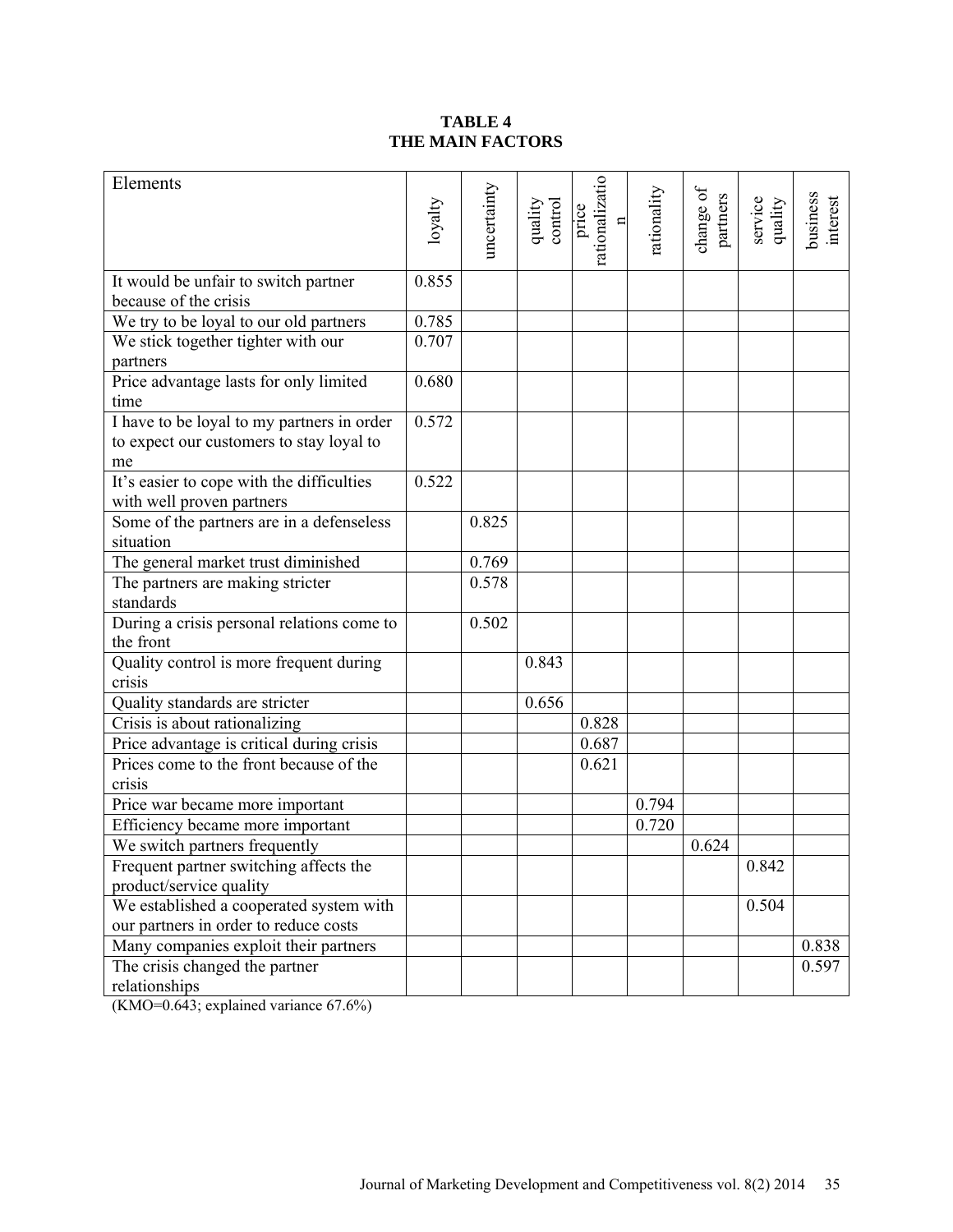### **REFERENCES**

- Andersen, P.H. & Kumar, R. (2006). Emotions, trust, and relationship development in business relationships: A conceptual model for buyer-seller dyads. *Industrial Marketing Management*, (35), 522-535.
- Anderson, J. C. & Narus, J. A. (1984). A Model of Distributor's Perspective of Distributor-Manufacturer Working Relationships. *Journal of Marketing*, Fall, 62-74.
- Anderson, J. C. & Narus, J. A. (1990). A Model of Distributor Firm and Manufacturer Firm Working Relationships. *Journal of Marketing*, January, 44-53.
- Burt, R. S. (1992). Structural Holes: The Social Structure of Competition. Cambridge (Mass.), Harvard University Press.
- Burt, R. S. & Minor, M. J. (eds) (1982). Applied Network Analysis: Structural Methodology for Empirical Social Research. Beverly Hills (CA), Sage.
- Čater, T. & Čater, B. (2010). Product and relationship quality influence on customer commitment and loyalty in B2B manufacturing relationships. *Industrial Marketing Management*, Retrieved from http://www.sciencedirect.com/ (accessed 15 March 2010).
- Costabile, M. (2000). A dynamic model of customer loyalty. IMP Conference, Bath, U.K.
- Dwyer, F. R., Schurr, P. H. & Oh, S. (1987). Developing Buyer and Seller Relationships. *Journal of Marketing*, April, 1–27.
- Ford, D. (1980). The Development of Buyer-Seller Relationships. *European Journal of Marketing*, (14), 339-354.
- Ganesan, Shankar (1994). Determinants of Long-Term Orientation in Buyer-Seller Relationships. *Journal of Marketing*, *58*(April), 1-19.
- Gedeon, I. M., Fearne, A. & Poole, N. (2009). The role of inter-personal relationships in the dissolution of business relationships. *The Journal of Business & Industrial Marketing*, 218-226.
- Geyskens, I. & Steenkamp, J. B. (1995). *An Investigation into the Joint Effects of Trust and Interdependence on Relationship Commitment*. EMAC Conference Proceedings, Paris, Group ESSEC, 351-371.
- Granovetter, M. (1992). Problems of Explanation in Economic Sociology. In: Nohria, N. & Eccles, R. G. (eds.): *Networks and organization: Structure, form and action*. Boston: HBS Press, 25-56.
- Grönholdt, L., Martensen, A. & Kristensen, K. (2000). The relationship between customer satisfaction and loyalty: cross-industry differences. *Total Quality Management*, *11*(4/5&6), 509-514.
- Hakansson, H. & Osteberg, C. (1975). Industrial Marketing: An Organizational Problem? *Industrial Marketing Management*, (4), 113-123.
- Hennig-Thurau, T. & Klee, A. (1997). The Impact of Customer Satisfaction and Relationship Quality on Customer Retention: A Critical Reassessment and Model Development. *Psychology & Marketing*, *14*(8), 737-764.
- Huppertz, J. W., Arenson, S. J., Sidney J. & Evans, R. H. (1978). An Applications of Equity Theory to Buyer-Seller Exchange Situations. *Journal of Marketing Research*, *15*(May), 250-260.
- Jakoby, J. & Chestnut, R. W. (1978). Brand Loyalty. *Measurement and Management*, New York, Wiley.
- Jambulingam, T., Kathuria, R. & Nevin J. R. (2011). Fairness–Trust–Loyalty Relationship Under Varying Conditions of Supplier–Buyer Interdependence. *Journal of Marketing Theory and Practice*, *19*(1), Winter, 39-56.
- Lindgreen, A., Davis, R., Brodie, R. J. & Buchanan-Oliver, M. (2000). Pluralism in contemporary marketing practices. *International Journal of Bank Marketing*, *18*(6), 294-308.
- Meyer, J. P. & Allen, N. J. (1991). A Three-Component Conceptualization of Organizational Commitment. *Human Resource Management Review*, (1), 61-89.
- Moorman, C. G., Zaltman, G. & Deshpande, R. (1992). Relationships between Providers and users of market research: The dynamics of trust within and between organizations. *Journal of Marketing Research*, *29*(August), 314-328.